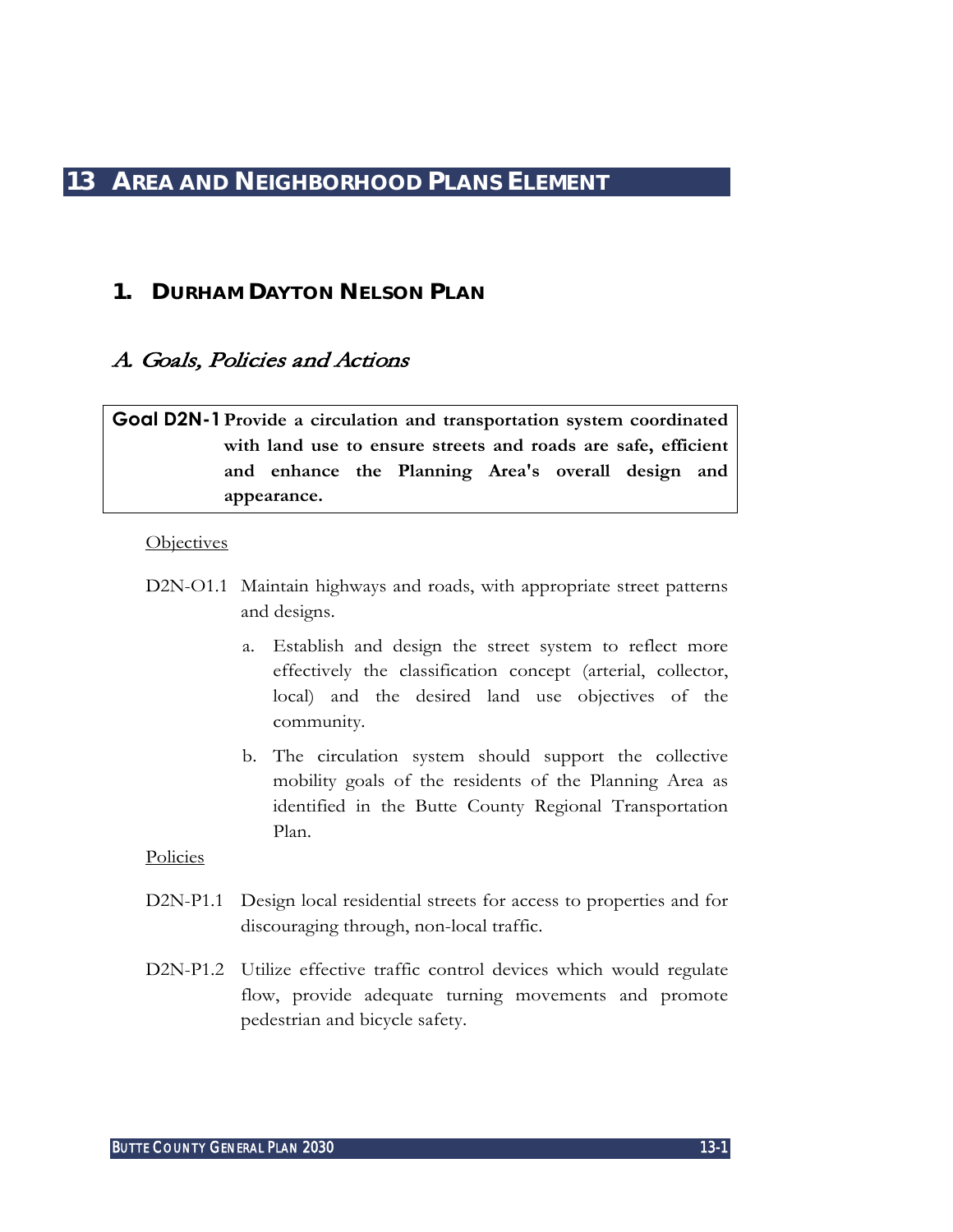- D2N-P1.3 Develop subdivision street design strategies aimed at mitigating traffic hazards.
- D2N-P1.4 Minimize conflicts between vehicular, pedestrian and bicycle traffic.
- D2N-P1.5 Restrict residential development from locating adjacent to streets carrying or expected to carry 10,000 vehicles per day because of adverse noise levels.
- D2N-P1.6 Seek means to restrict the routes for hazardous toxic materials and fuel trucks by restricting routes that go through populated areas.
- D2N-P1.7 Require traffic studies on any residential development which will have significant impacts on transportation to evaluate the placement of traffic control devices.
- D2N-P1.8 Where possible, new development shall plan arterial roadways on all section lines and collector roadways on all half-section lines to provide for efficient circulation.
- D2N-P1.9 An east-west interlink between Durham-Dayton Highway and the Midway shall be adopted prior to any subdivision approvals for property located north of the school, In addition, a northsouth route shall be considered as part of the circulation system to the area north of the school.

### **Objectives**

- D<sub>2</sub>N-O<sub>1.2</sub> Bicycle and pedestrian safety.
	- a. Provide policies and programs to ensure safer conditions for the bicyclist and pedestrian.
	- b. Promote and encourage bicycling for reasons of ecology, health, economy and enjoyment.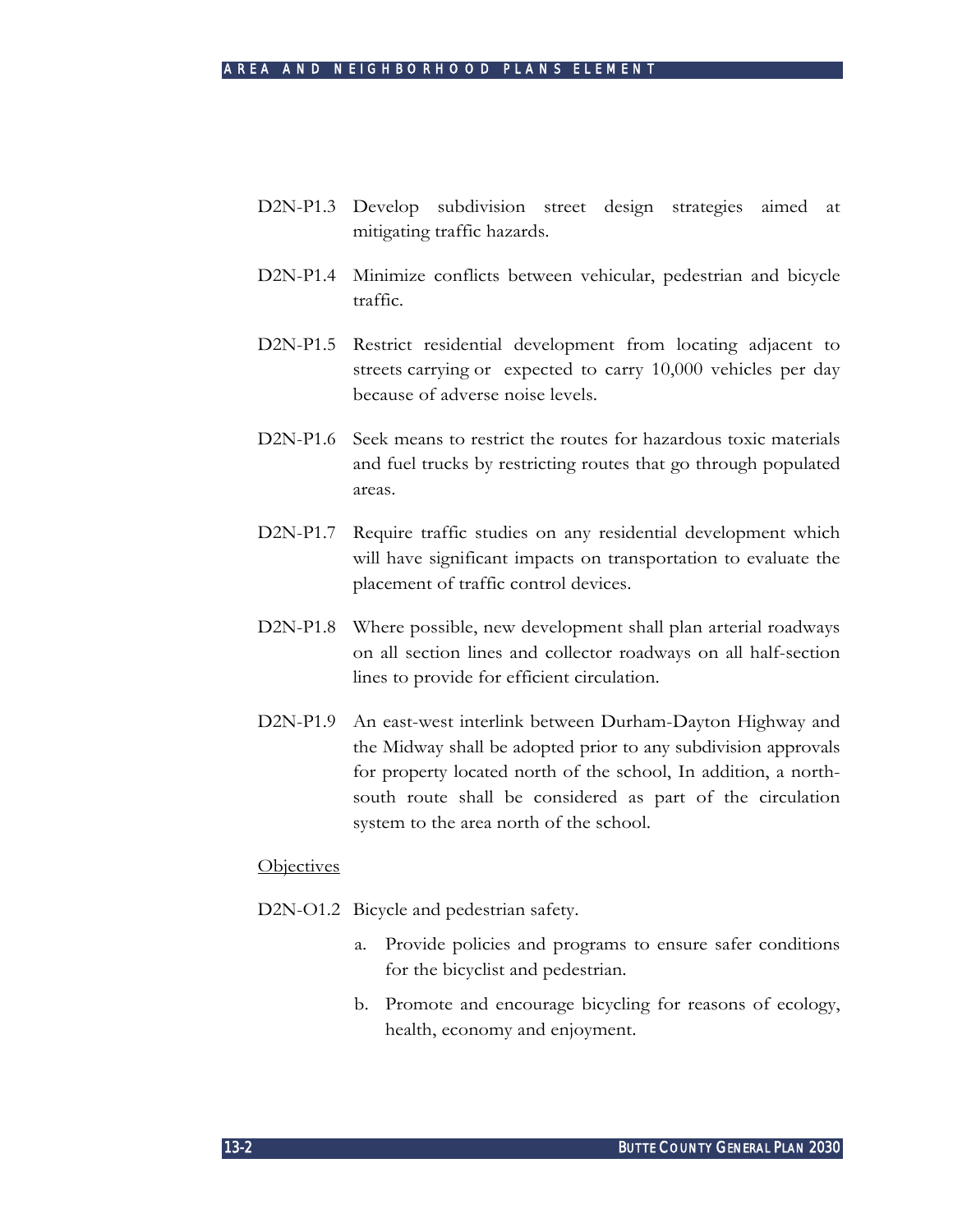#### Policies

- D2N-P1.10 Develop a community-wide bicycle and pedestrian plan in accordance with the Transportation Development Act.
- D2N-P1.11 Encourage new residential subdivisions to implement bicycle and pedestrian facilities in the subdivision design.
- D2N-P1.12 Conduct traffic safety studies in connection with residential development, and identify pedestrian/traffic conflicts.

#### **Objective**

D<sub>2</sub>N<sub>-O1.3</sub> Aviation and railroad service.

- a. Ensure the viability of private air strips within the area for their importance to agriculture.
- b. Ensure that rail service continues to be provided through the Planning Area, and that rail facilities are utilized for the best interest of the public.

- D2N-P1.13 Refer all developments which may impact upon any agricultural aviation operation to the Butte County Airport Land Use Commission for review.
- D2N-P1.14 Develop policies to address the needs and problems related to agricultural aircraft operation, particularly as they relate to the use and disposal of hazardous chemical material.
- D2N-P1.15 Through the Butte County Airport Land Use Commission, develop comprehensive land use recommendations to reduce potential conflicts between desired land uses and agricultural aviation activity.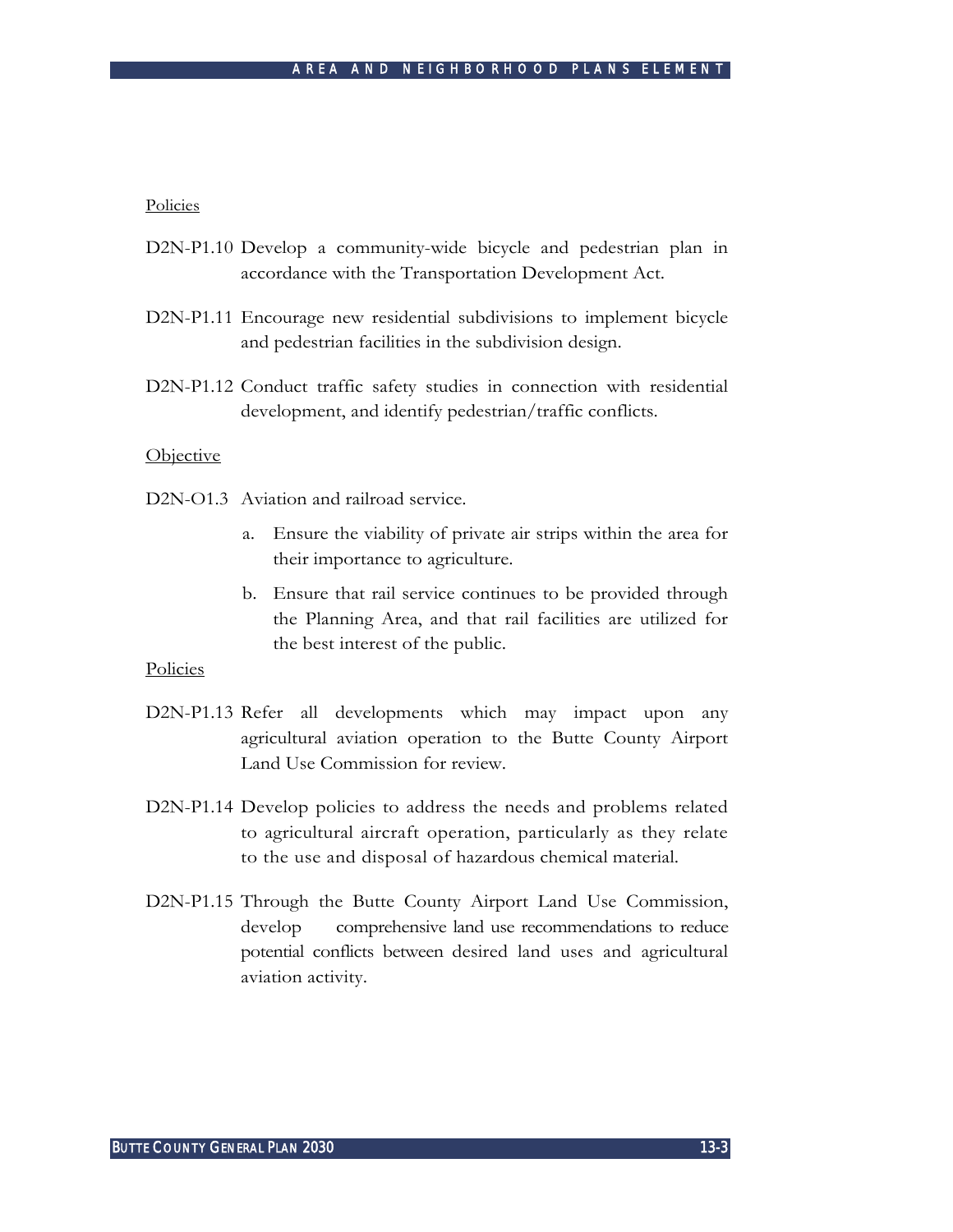- D2N-P1.16 Recognize the importance of privately-owned restricted-use airstrips to the agricultural needs of the county.
- D2N-P1.17 Promote quality rail service while, at the same time, offering competitive intramodal rates to the shipping public.
- D2N-P1.18 Improve rail grade crossings that have deteriorated to an unacceptable level.
- D2N-P1.19 Locate noise-sensitive uses a sufficient distance from railroads or provide appropriate mitigation measures to avoid adverse effects from trains passing through the Planning Area.

#### **Objective**

D2N-O1.4 Public transit.

a. Provide public transportation to that segment of the population within the community which is transit dependent, and continue to support public transit for area residents.

- D2N-P1.20 Require new subdivisions to incorporate transit design characteristics in street designs.
- D2N-P1.21 Require large subdivisions to provide a transportation system management plan which incorporates public transit as an element.
- D2N-P1.22 Develop low-cost methods of providing transportation to as many transit-dependent persons as possible.
- D2N-P1.23 Develop programs to help increase the farebox return of the transit system.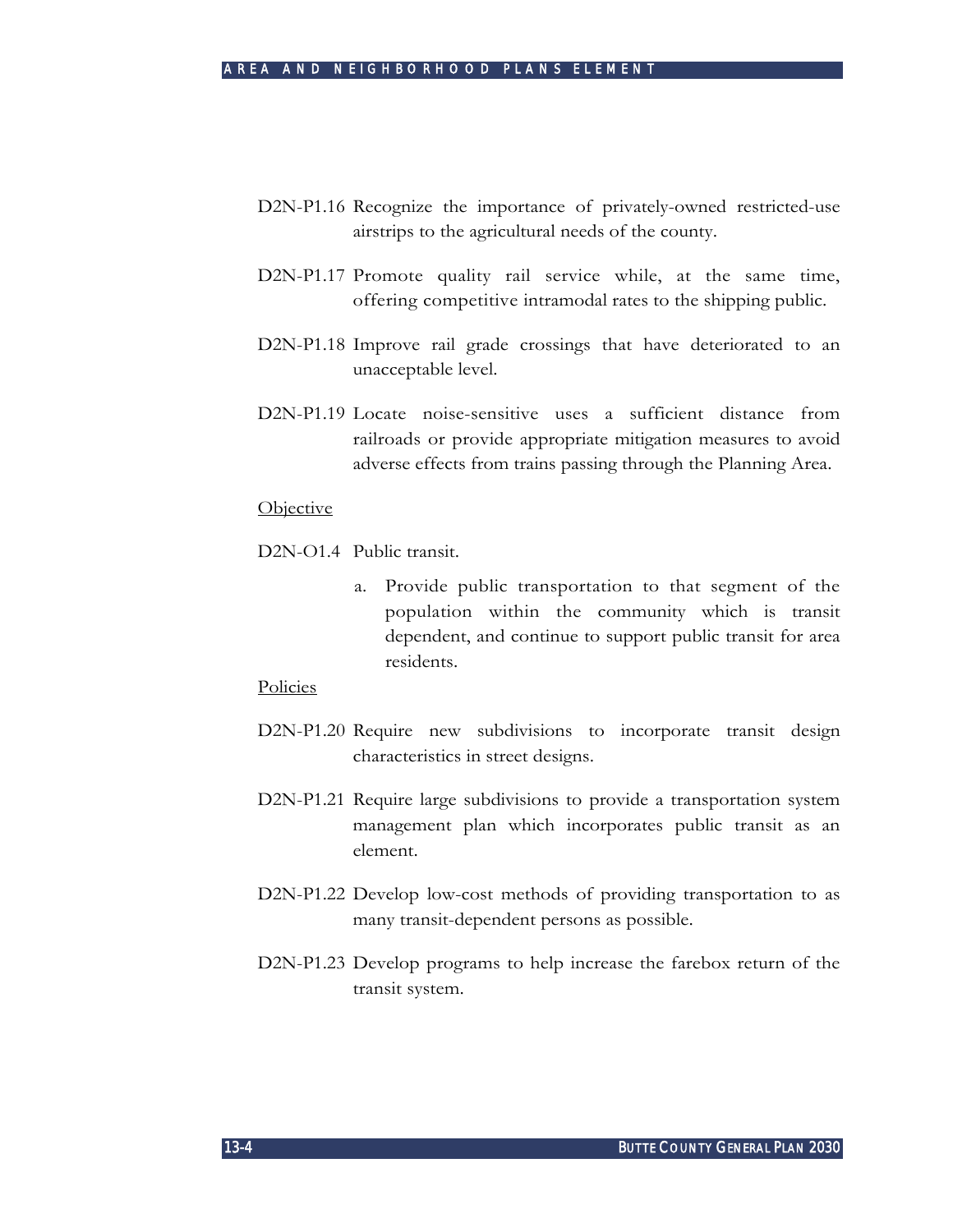# **Goal D2N-2Provide affordable and adequate housing within the community to ensure the physical health, mental health, privacy and security of Planning Area residents.**

### **Objective**

D2N-O2.1 Housing supply.

a. Ensure an adequate supply of housing to meet the needs of all segments of the Planning Area.

## Policies

- D2N-P2.1 Establish policies to regulate, subsidize and service housing within the Planning Area.
- D2N-P2.2 Prepare a housing element for Butte County and revise and update every 5 years in accordance with State law.
- D2N-P2.3 Provide an adequate amount of affordable multiplefamily housing.
- D2N-P2.4 Extend public services to vacant areas ready for new housing starts by forming improvement districts.

## **Objective**

D2N-O2.2 Housing standards.

a. Ensure that housing for all segments of the community is safe, sanitary and of the highest possible quality.

## Policies

D2N-P2.5 Encourage the upgrading of existing dwelling units which require rehabilitation to meet current standards of the Uniform Building Code.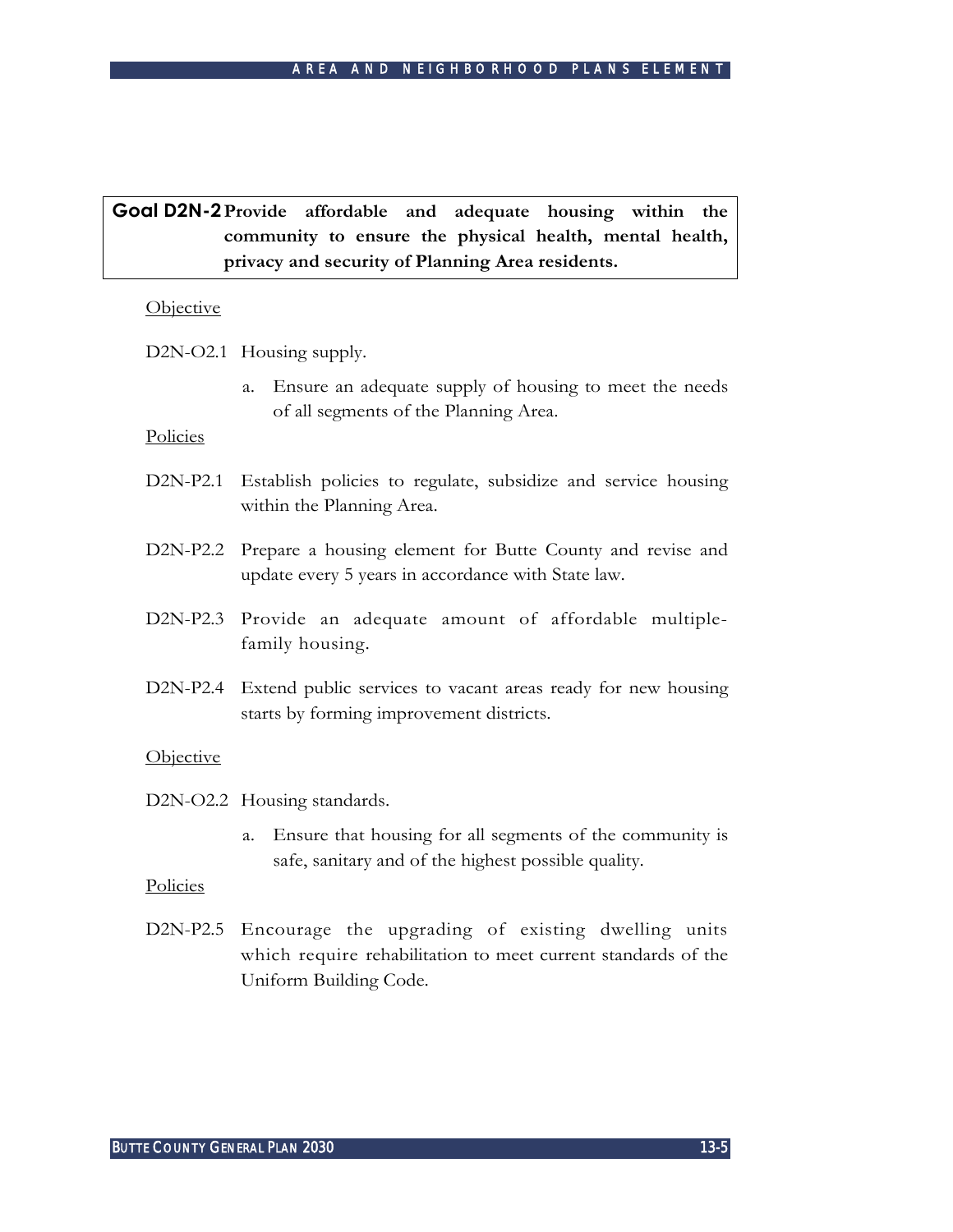- D2N-P2.6 Seek means and funds to improve the condition of dwellings found to be dilapidated or in deteriorating condition.
- D2N-P2.7 Evoke the power of condemnation and nuisance abatement for the eradication of dilapidated dwellings deemed no longer safe or sanitary.

# **Goal D2N-3Improve overall air quality within the Planning Area and Butte County.**

#### **Objective**

D2N-O3.1 Regulation for clean air.

a. Ensure development proposals adhere to the requirements of the Butte County Air Quality Management District.

#### **Policies**

- D2N-P3.1 Encourage clean industries to locate within the Planning Area to minimize stationary source air pollution.
- D2N-P3.2 Require air pollution estimations be made on projects as recommended by the Butte County Air Quality Management District in the latest revision of the CEQA Air Quality Handbook.

**Goal D2N-4Locate, extend and phase community facilities and services to provide for orderly development and economical utilization of resources. Ensure that growth is orderly and does not result in a significant burden to existing levels of public services and facilities.**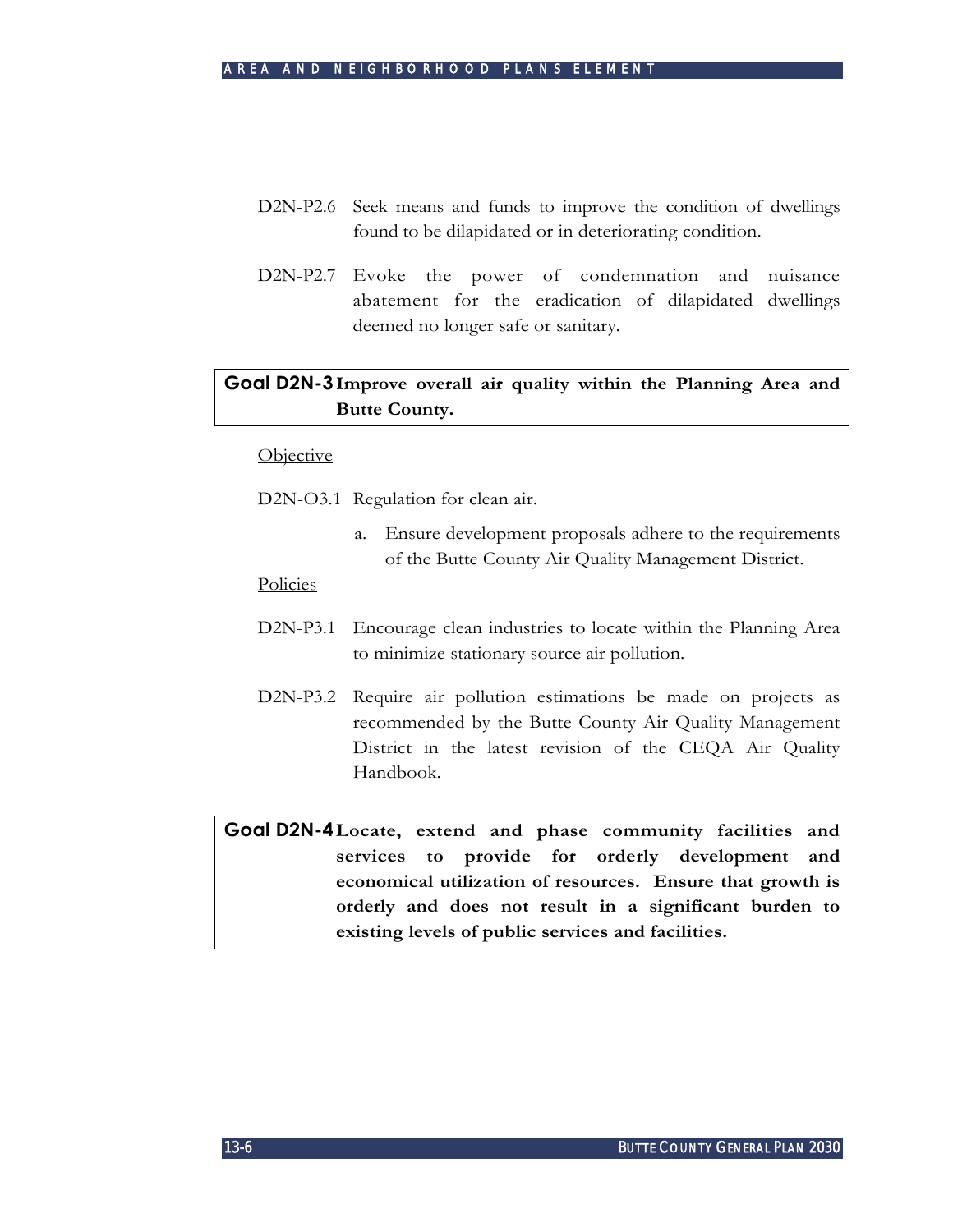#### Objective

D2N-O4.1 Provide public services.

a. Encourage a rate of growth which does not exceed the county's ability to provide necessary public services or the ability of the local economy to support such growth.

- D2N-P4.1 Encourage industrial, agricultural and commercial uses which provide tax revenues to help support planned residential growth.
- D2N-P4.2 Monitor various factors relating to the area's growth rate and provision of public services, including an inventory of land reserves and the costs and revenues associated with new development.
- D2N-P4.3 Develop a program of growth phasing, wherein only those lands which are adjacent to existing urban densities and have public facilities and services available will be able to develop at urban densities and standards.
- D2N-P4.4 Foster a compact rather than a scattered development pattern in order to discourage urban sprawl to reduce the extend and cost of public services, arid to preserve open space within the Planning Area.
- D2N-P4.5 Ensure the ongoing operation and funding of the Durham Fire Station and library services provided by the County.
- D2N-P4.6 Coordinate growth with the ability of the Durham Unified School District's to service and provide facilities.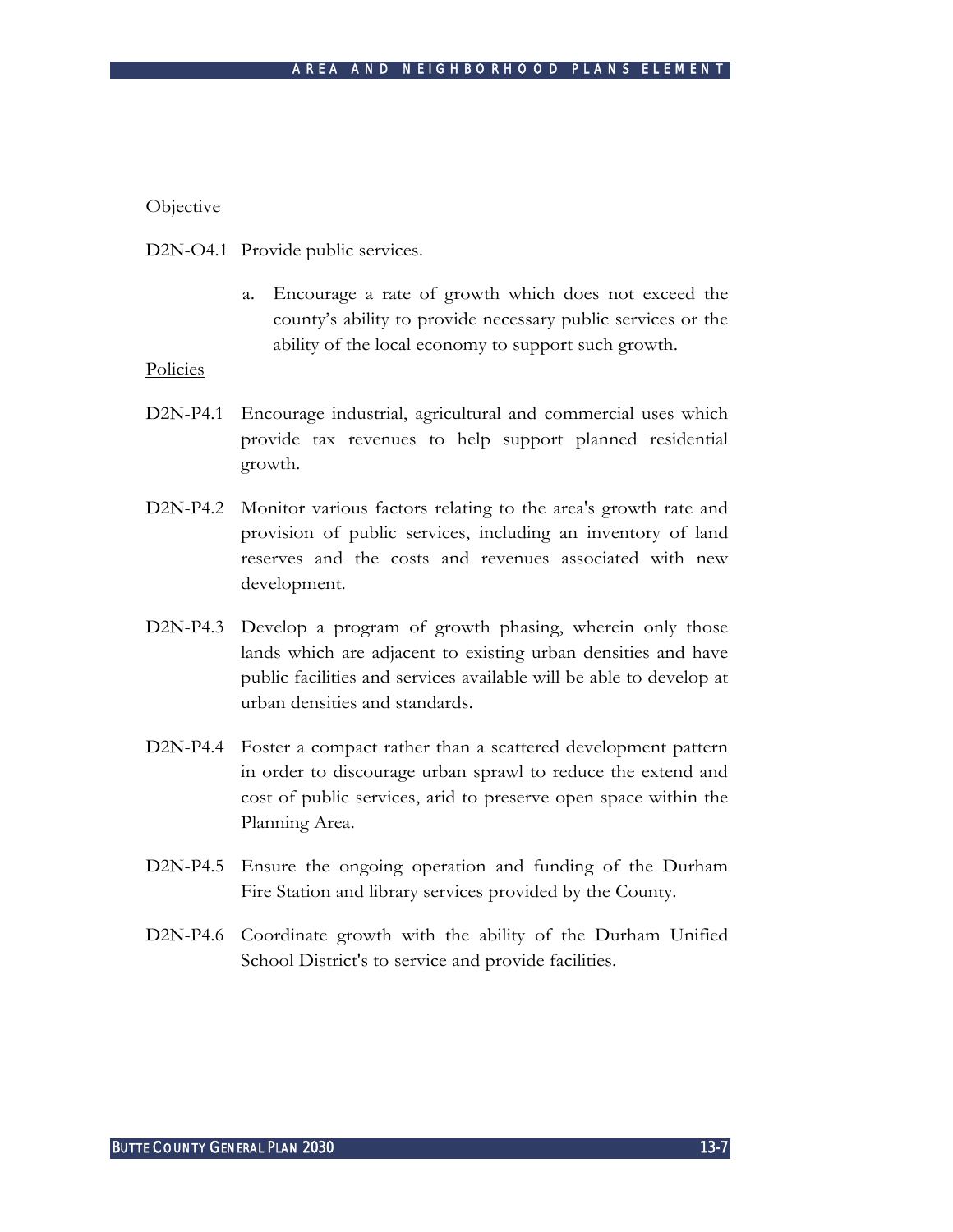- D2N-P4.7 Review the option of package treatment plants or sanitary sewer systems for the communities of Durham, Dayton and Nelson.
- D2N-P4.8 Expand the recreational opportunities of the Planning Area.
- D2N-P4.9 Develop policies for park sitting and dedication within the Planning Area.
- D2N-P4.10 Improve overall police protection by seeking resident deputies and/or reserve deputies and a future substation within the Planning Area.

#### Objective

D<sub>2</sub>N-O<sub>4.2</sub> Utilization of resources.

- a. Plan the population growth within the Planning Area to a level consistent with retaining a rural community lifestyle and recognizing environmental constraints.
- b. Support the continued viability of agricultural production as the major source of income, employment and economic viability of the Planning Area.

- D2N-P4.11 Improve linkages among organizations to address the defined needs of the Planning Area.
- D2N-P4.12 Review all development projects to ensure that they promote the responsible use and stewardship of the natural resources to preserve the quality of rural life.
- D2N-P4.13 Plan, finance and develop facilities and services in the Planning Area that contribute to making this area a desirable place in which to live and make private and business investments.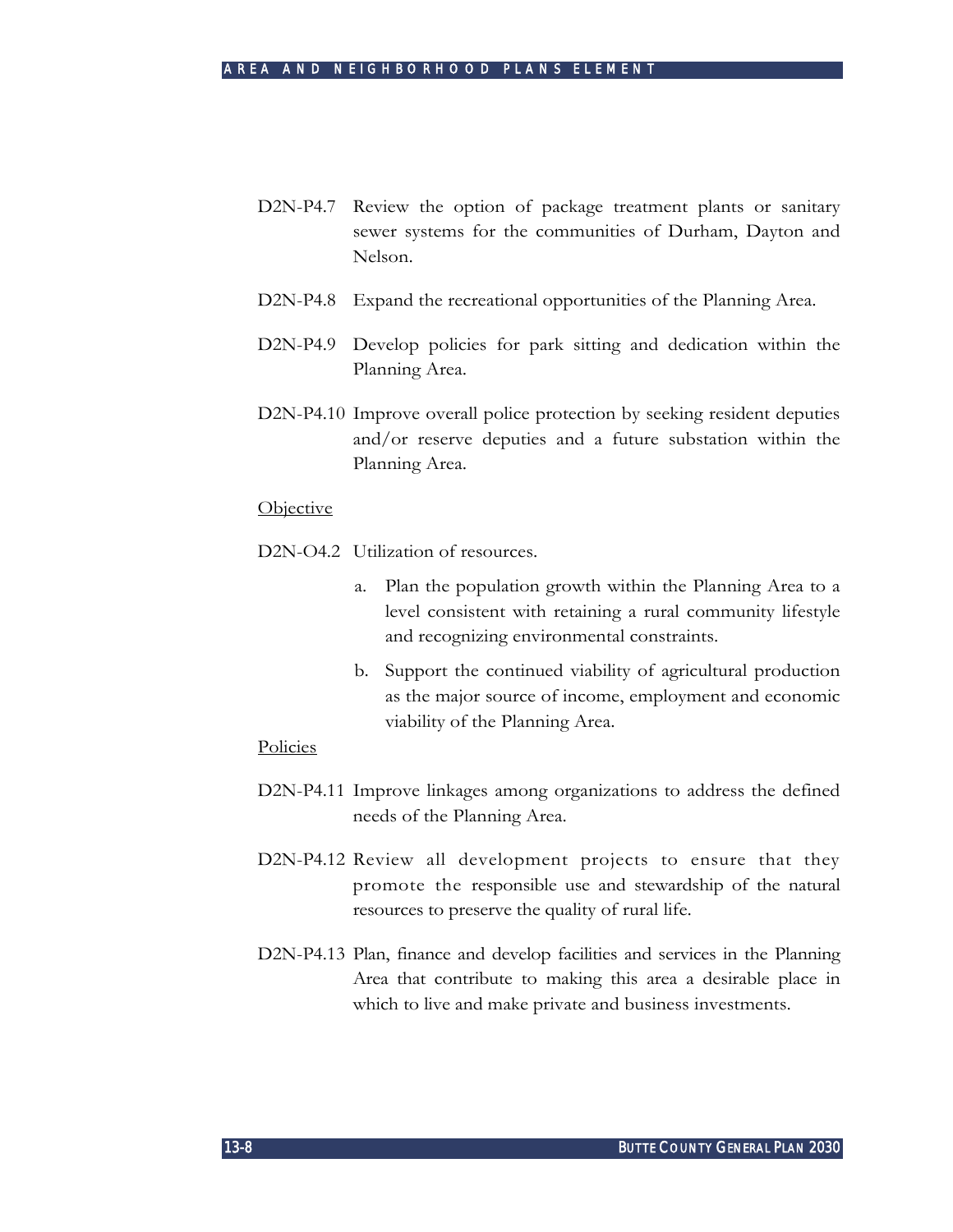**Goal D2N-5Protect and maintain areas of native vegetation which include riparian forest, valley freshwater marsh, valley oak woodland, vernal pools, annual grasslands and designated natural areas. Such areas deserve protection as part of the heritage of the communities, for the way such areas add to the aesthetic environment, and as important examples of the diversity of habitats and the wildlife they support within the Planning Area and the State.**

### **Objective**

D<sub>2</sub>N<sub>-O5.1</sub> Protection of natural habitats.

a. Protect confirmed locations of sensitive plants and animals.

### **Policies**

- D2N-P5.1 Review all projects in accordance with the California Environmental Quality Act to ensure no plant or animal species is endangered by the proposed development
- D2N-P5.2 Encourage groups interested in the preservation of wildlife and plants to purchase the development rights to sensitive areas.
- D2N-P5.3 Encourage the coordination with other community groups, governmental organization and private interests to avoid duplication of effort and, encourage innovation.

# **Goal D2N-6Utilize and develop natural resources so as to protect those resources and eliminate exposure of persons and property to environmental hazards**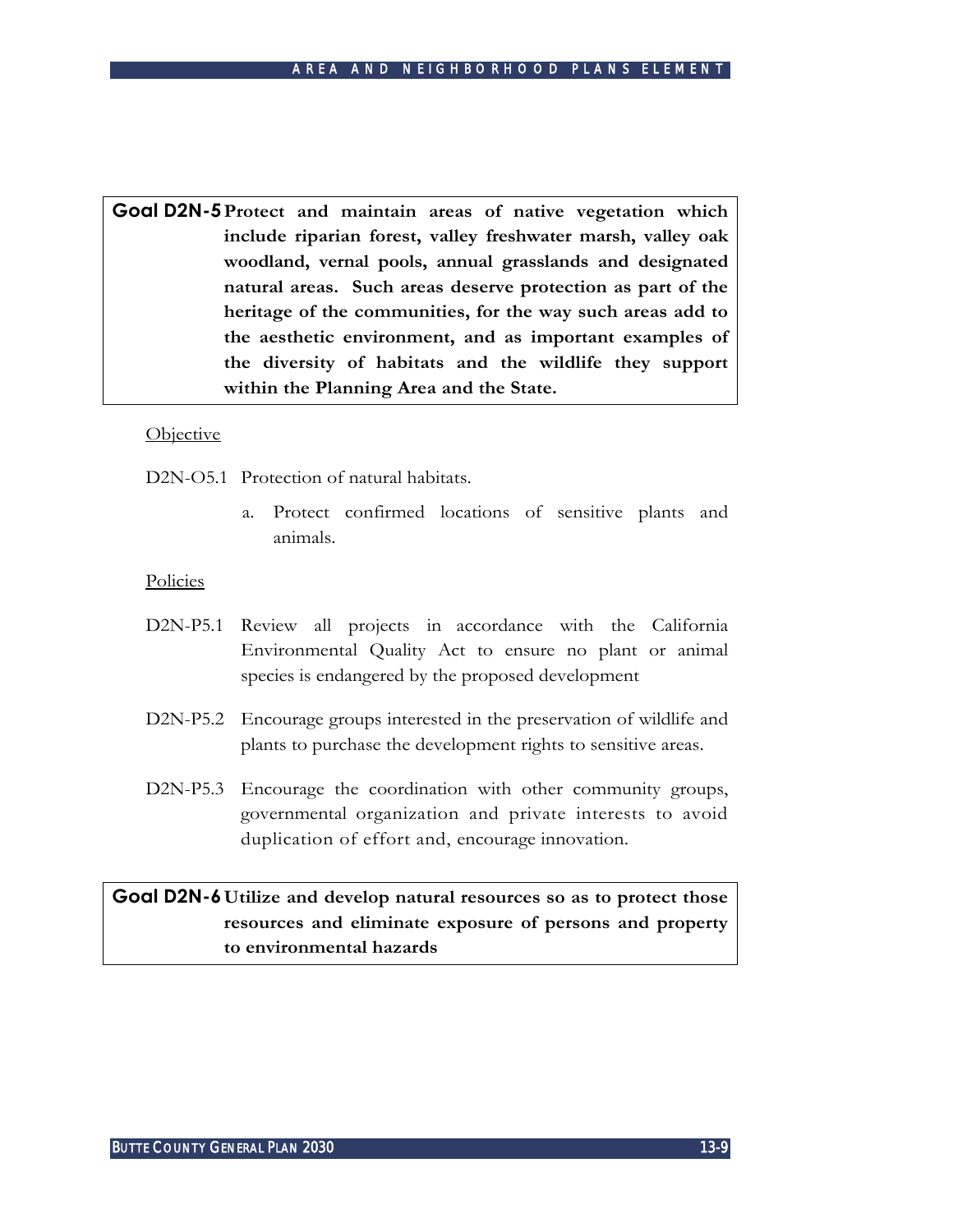#### **Objective**

- D2N-O6.1 Management of mineral resources.
	- a. Efficiently utilize mineral resources and ensure their continued supply.

#### Policies

- D2N-P6.1 Encourage proper development and management of sand and gravel.
- D2N-P6.2 Ensure that all commercial development of sand and gravel deposits is compatible with nearby land uses.
- D2N-P6.3 Ensure that extraction operations of sand and gravel adhere to all environmental quality regulations of the County and State.
- D2N-P6.4 Locate commercial, industrial, open space and agricultural uses adjacent to prime mineral resource areas to avoid conflicts between mineral production activities and present or planned residential and institutional land uses.

#### **Objectives**

- D<sub>2</sub>N-O<sub>6.2</sub> Protection of soil resources.
	- a. To eliminate potential for soil erosion or degradation of its agricultural productivity.

- D2N-P6.5 Require standard erosion-control measures and construction practices to minimize soil erosion.
- D2N-P6.6 Protect agricultural lands which currently produce, or have the potential to produce, from encroaching urban uses.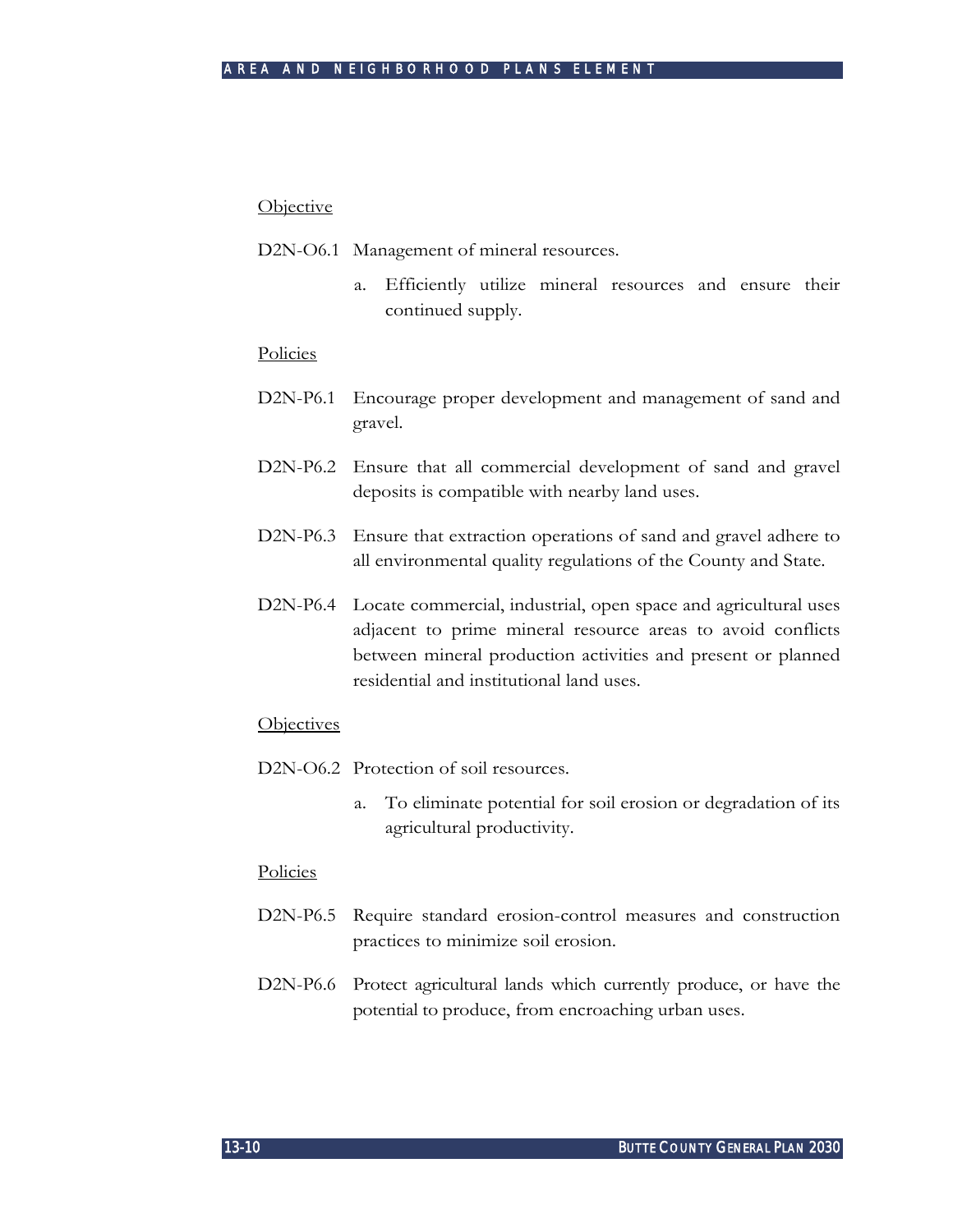#### **Objectives**

D2N-O6.3 Protection of water resources.

- a. Utilize surface water resources for multiple uses such as recreation, farming and industry.
- b. Preserve the quality of all water resources through control of the intensity of use, the density of population and the type and amount of development.

#### Policies

- D2N-P6.7 Identify and protect groundwater recharge areas within and outside of the Planning Area to assure adequate groundwater supplies meeting the standards of the California Safe Drinking Water Act.
- D2N-P6.8 Require subdivisions adjacent to existing water systems to connect to them.

#### **Objective**

- D2N-O6.4 Manage natural gas resources.
	- a. Ensure the safe and efficient extraction and use of the area's natural energy resources.

- D2N-P6.9 Identify all natural gas resources and prepare an energy, natural resources and recreation element of the Butte County General Plan.
- D2N-P6.10 Locate open space and agricultural land uses surrounding production areas to reduce incompatible land uses.
- D2N-P6.11 Promote the exploration and production of natural gas.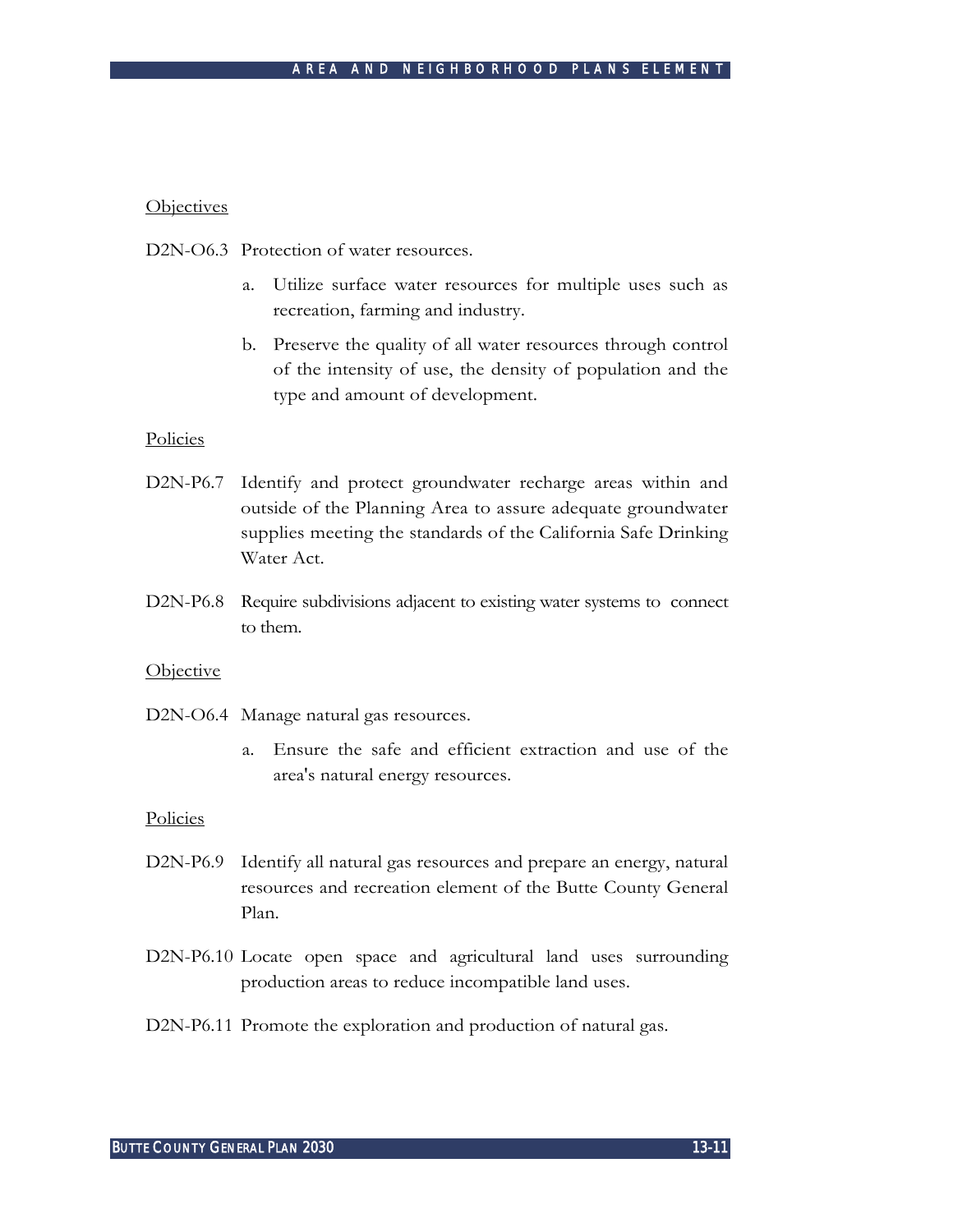# **Goal D2N-7Limit potential threats to human health and property which may result from natural environmental hazards.**

### **Objective**

D2N-O7.1 Avoid geologic hazards.

a. Regulate the spatial relationships of land uses to reflect the geologic hazards of the area.

#### **Policies**

- D2N-P7.1 Identify areas subject to seismic activity and its secondary effects.
- D2N-P7.2 Require all new buildings comply with the provisions of the Uniform Building Code for seismically active areas.
- D2N-P7.3 Identify the appropriate use of lands subject to erosion, subsidence, expansion of soils and other geologic hazards or characteristics.
- D2N-P7.4 Designate for open space land uses those areas with high erosion potential or soil instability which cannot be mitigated.

#### **Objective**

- D2N-O7.2 Avoid hydrologic hazards.
	- a. Promote urban development outside of existing floodplain, and contain the floodplain within their current boundaries.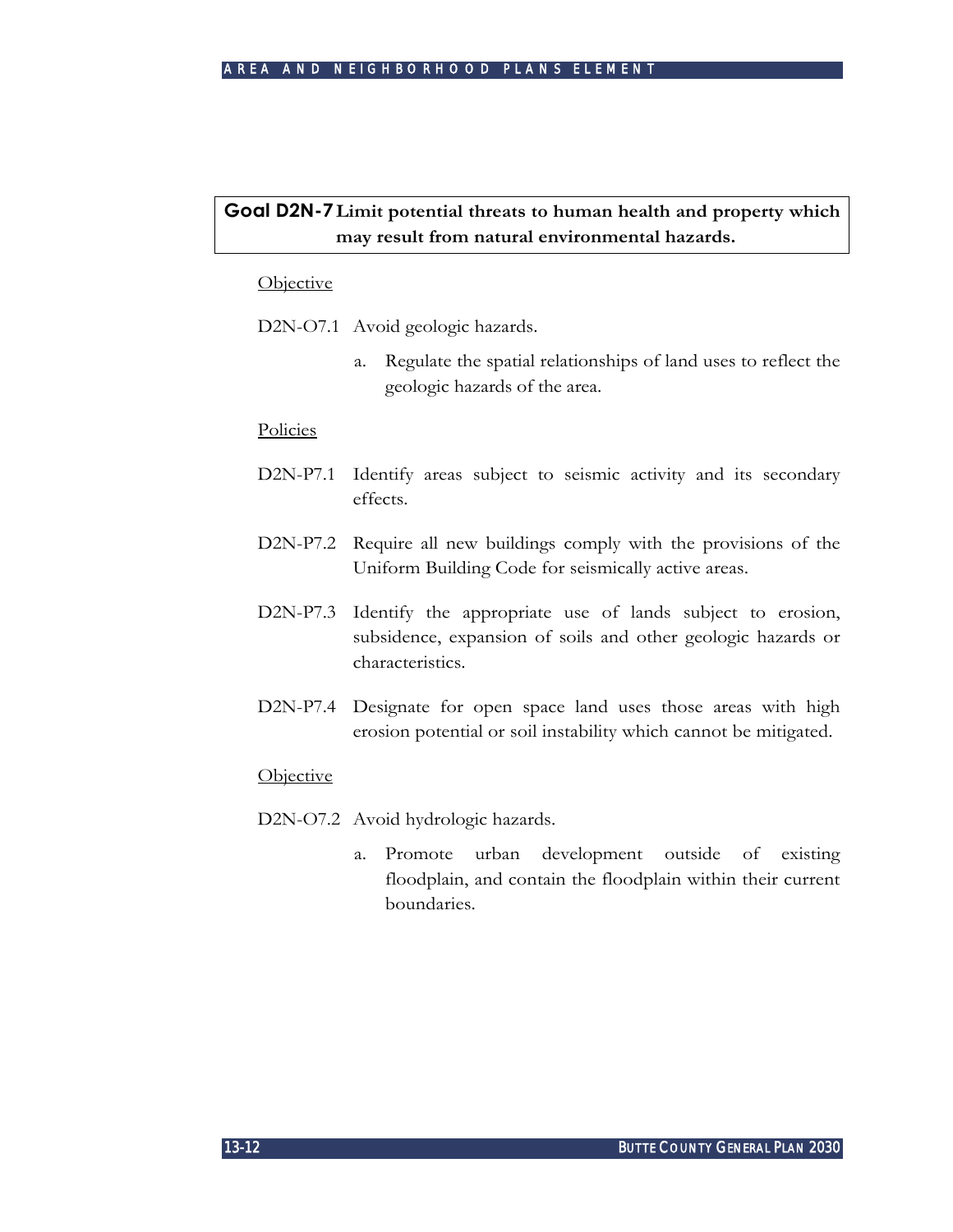Policies

- D2N-P7.5 Protect the capacity of floodplain and prevent flood damage and associated public relief expenditures created by construction of residential structures in the floodplain.
- D2N-P7.6 Identify areas subject to localized ponding and lacking adequate drainage facilities.
- D2N-P7.7 Require correction of local stormwater ponding conditions prior to development in such areas, either through off-site improvements provided by land developers, or through community storm drain facility capital improvements projects.

**Goal D2N-8Ensure that the area's growth is in accordance with the desires and needs of the community, that future developments are safer and healthier as human habitats, more resilient to deteriorating forces and more consistent or harmonious with natural processes.**

#### **Objective**

D2N-O8.1 Manage existing and future land use.

a. Promote a growth rate which reflects a well-planned and controlled expansion of the area.

- D2N-P8.1 Concentrate future residential uses within or near the existing developed communities.
- D2N-P8.2 Control the direction and amount of growth through the planning and regulation of public facilities.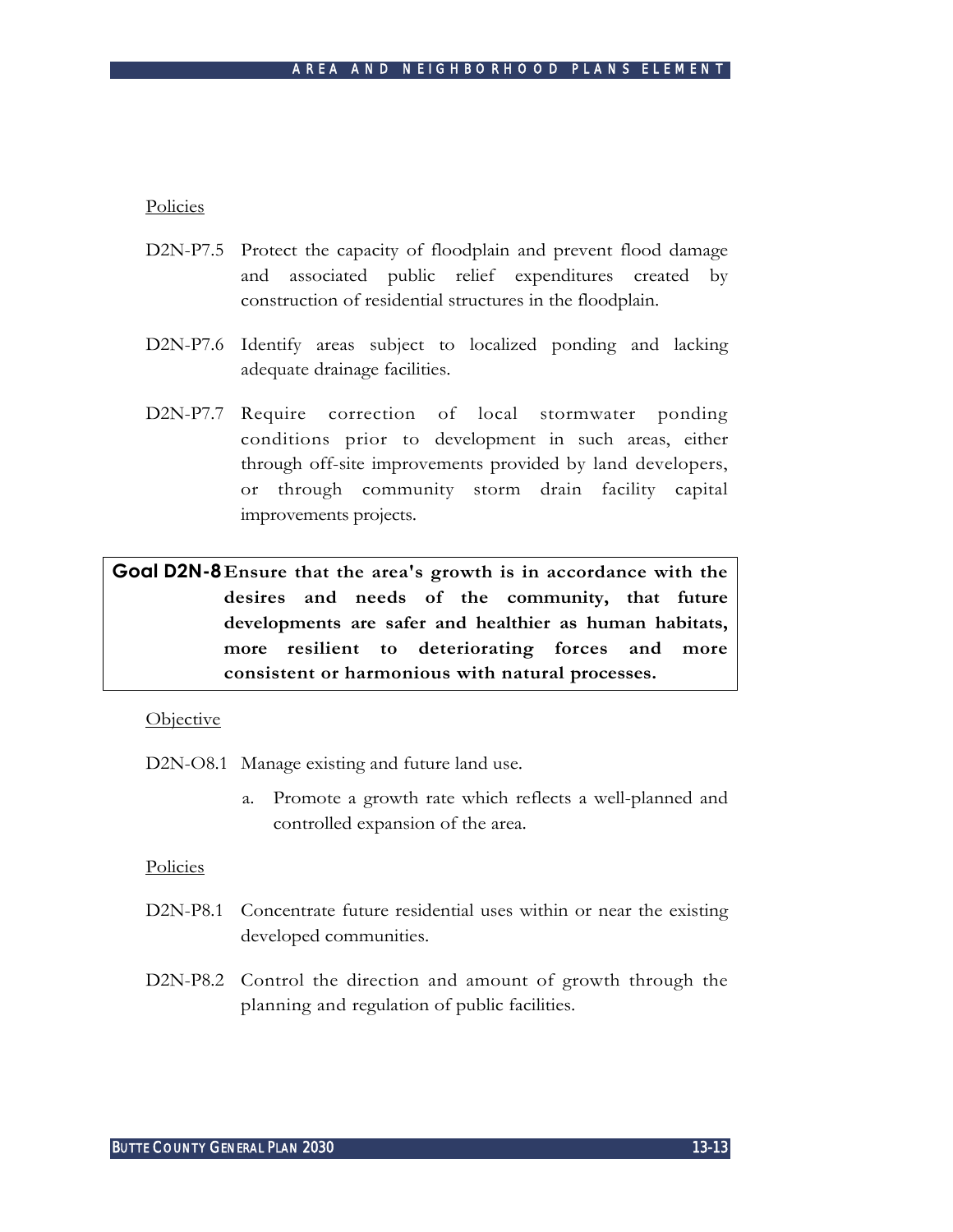- D2N-P8.3 Establish appropriate growth guidelines which will achieve a balance and relationship between urban expansion and the natural environment.
- D2N-P8.4 Provide for community shopping needs by providing for a full range or retail commercial services desired by the community.
- D2N-P8.5 Provide for industrial uses in locations and at a level of use compatible with adjacent uses, recognizing the rural nature of the Planning Area.
- D2N-P8.6 Provide for public and quasi-public uses near residential and commercial areas.
- D2N-P8.7 Encourage and maintain agriculture as the predominant land use of the Planning Area.
- D2N-P8.8 Promote citizen participation in planning by establishing and forming planning committees, special-purpose planning groups and other outreach programs.
- D2N-P8.9 Review boundaries of Planning Area and revise, as necessary, to include lands which reflect community identities, and exclude lands outside community boundaries and for which land use plans have recently been adopted.
- D2N-P8.10 Support the adopted Greenline and policies for the areas located within the Chico Urban Area north of the Durham Unified School District boundary.
- D2N-P8.11 Provide a separation between the Chico Urban Area and the northerly boundaries of the communities of Durham and Dayton by recognizing the Durham Unified School District boundary as a line of demarcation.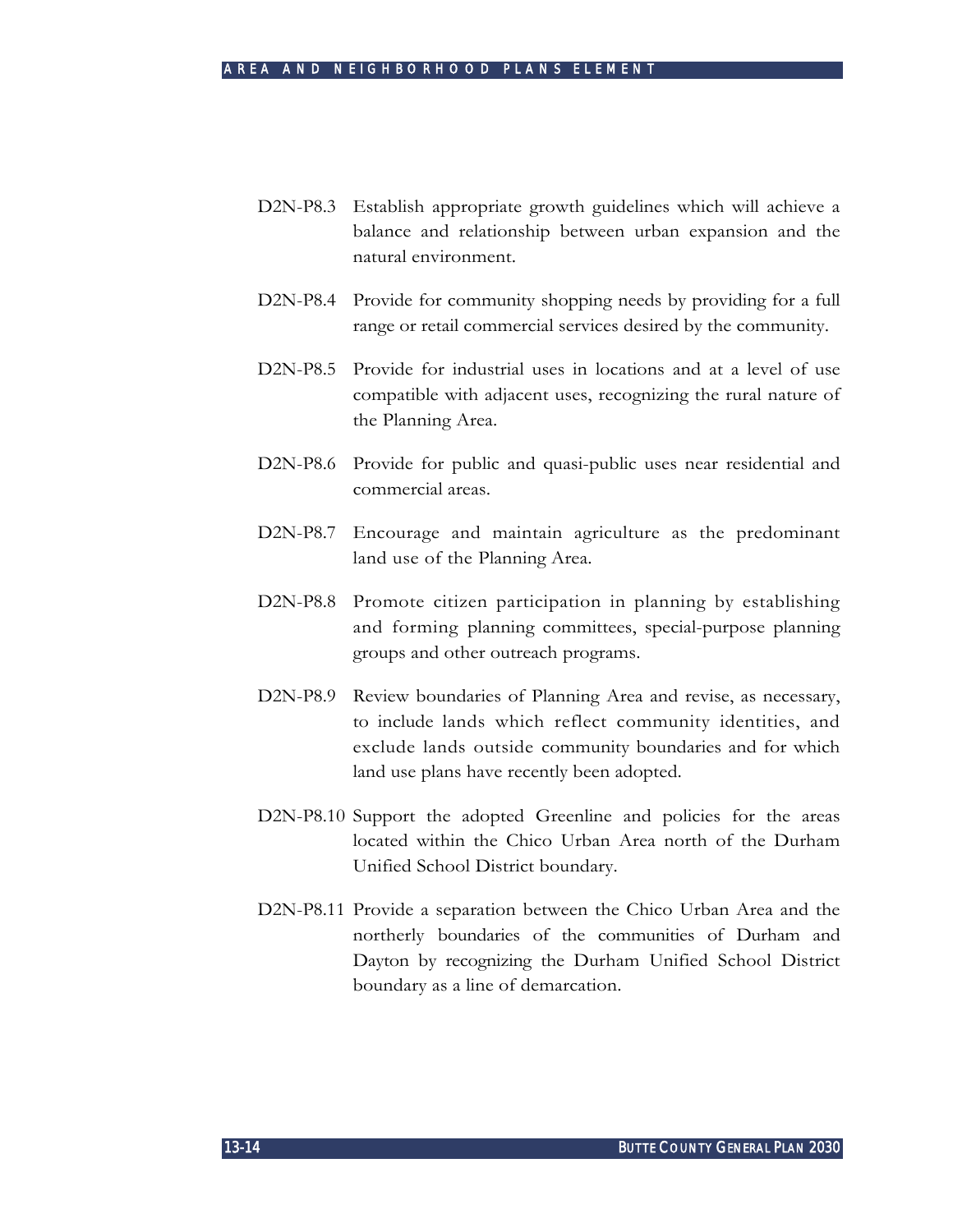- D2N-P8.12 Adopt an urban boundary surrounding Durham-Dayton-Nelson to require infrastructure improvements that meet the urban standards as established by the Butte County Public Works Department.
- D2N-P8.13 All General Plan Amendments which allow densities of less than 1 acre per dwelling unit shall be incorporated into the urban boundaries.
- D2N-P8.14 The Planning Department shall develop General Industrial (GI) development or performance standards that include greater setbacks, landscape buffers and standards, screening, architectural enhancements and review procedures within six months of approval of the D2N Plan or prior to the development of any GI zoned lands.
- D2N-P8.15 Existing Industrial uses that have been rezoned to commercial designations may continue as pre-existing non-conforming uses. However, whenever a use change is industrial in nature, a Use Permit shall be required to determine the appropriateness and public safety issues that may occur Public notice in a paper and posting in Durham shall be required.

# **Goal D2N-9Maintain and preserve for future generations the Planning Area's historical and cultural resources and pioneer heritage.**

## **Objective**

D<sub>2</sub>N<sub>-</sub>O<sub>9</sub>.1 Preserve historic and cultural resources.

a. Establish strict public policy for the preservation of historical, archaeological and cultural resources that will safeguard the heritage of the past to provide the community a cultural foundation for measuring change.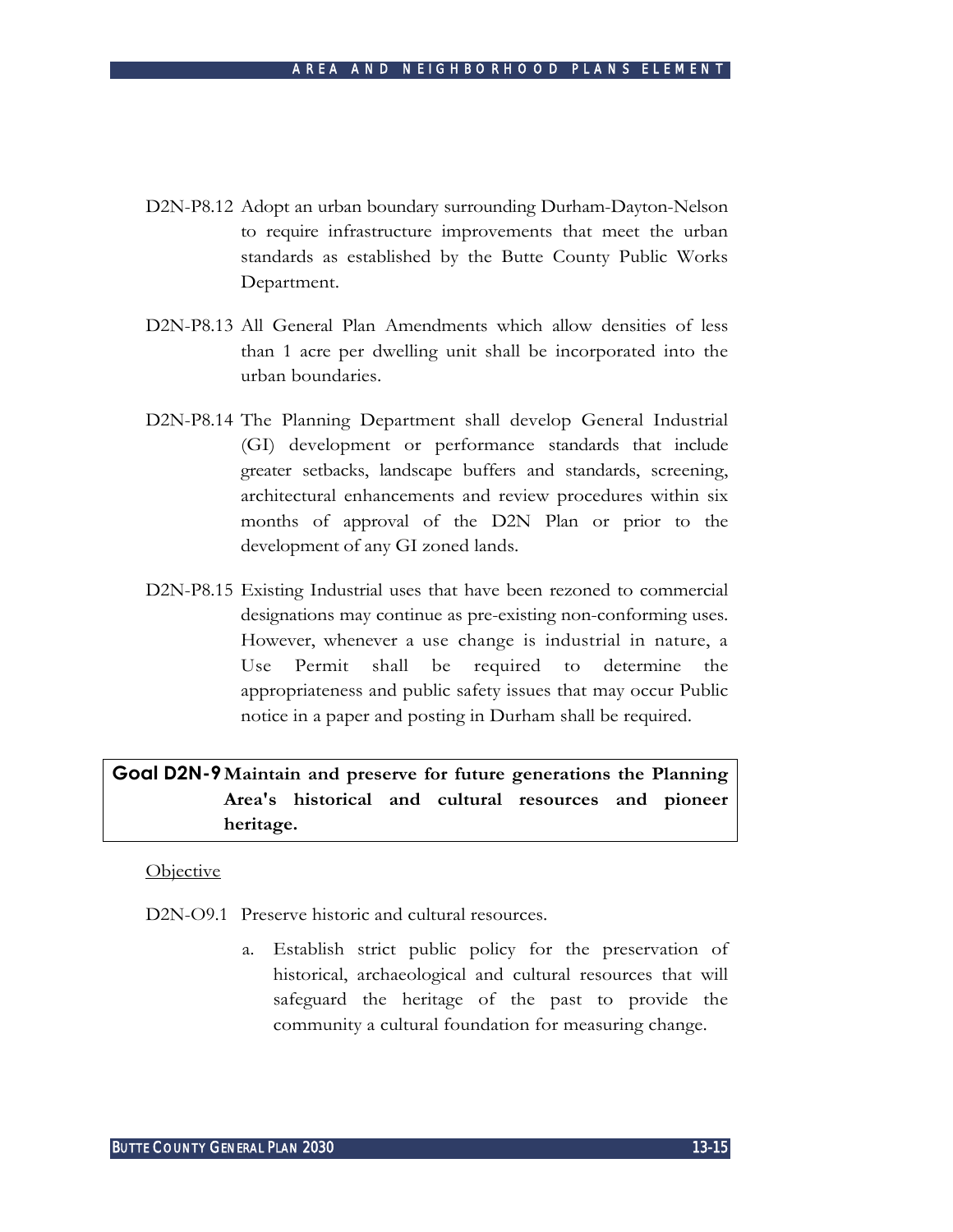### Policies

- D2N-P9.1 Seek historic designation for locally significant sites and structures in cooperation with local groups and residents.
- D2N-P9.2 Protect the archaeological resources within the area and provide for the appropriate reconnaissance and/or preservation of these significant resources.
- D2N-P9.3 Promote the use of historical properties, sites and districts for the education and recreation of the citizens of the County.
- D2N-P9.4 Provide for the protection of visually appealing features of the community that enhance the residents' perception of the local environment and evoke community pride.

# B. Durham – Dayton – Nelson Planning Area Urban Reserve **Policy**

Due to the planning and development interrelationships involved with the D2N Area and the balancing of competing land uses such as agricultural versus residential, that General Plan Amendments, rezones, subdivision approvals and subsequent urban development must include additional criteria of development. In addition, consideration of various elements of the county's policies, plans and standards must occur to ensure proper development of the area. It is to this end that urban reserve policies have been recommended. The plans and policies that are necessary in this context are the following:

♦ A water plan for the area which establishes the service area and the size, standards, location and phasing of treatment facilities and lines to service the area. This plan should be based on the desired land pattern for future growth, the costs of initial service and the continued operation costs to the south Durham-Dayton-Nelson area.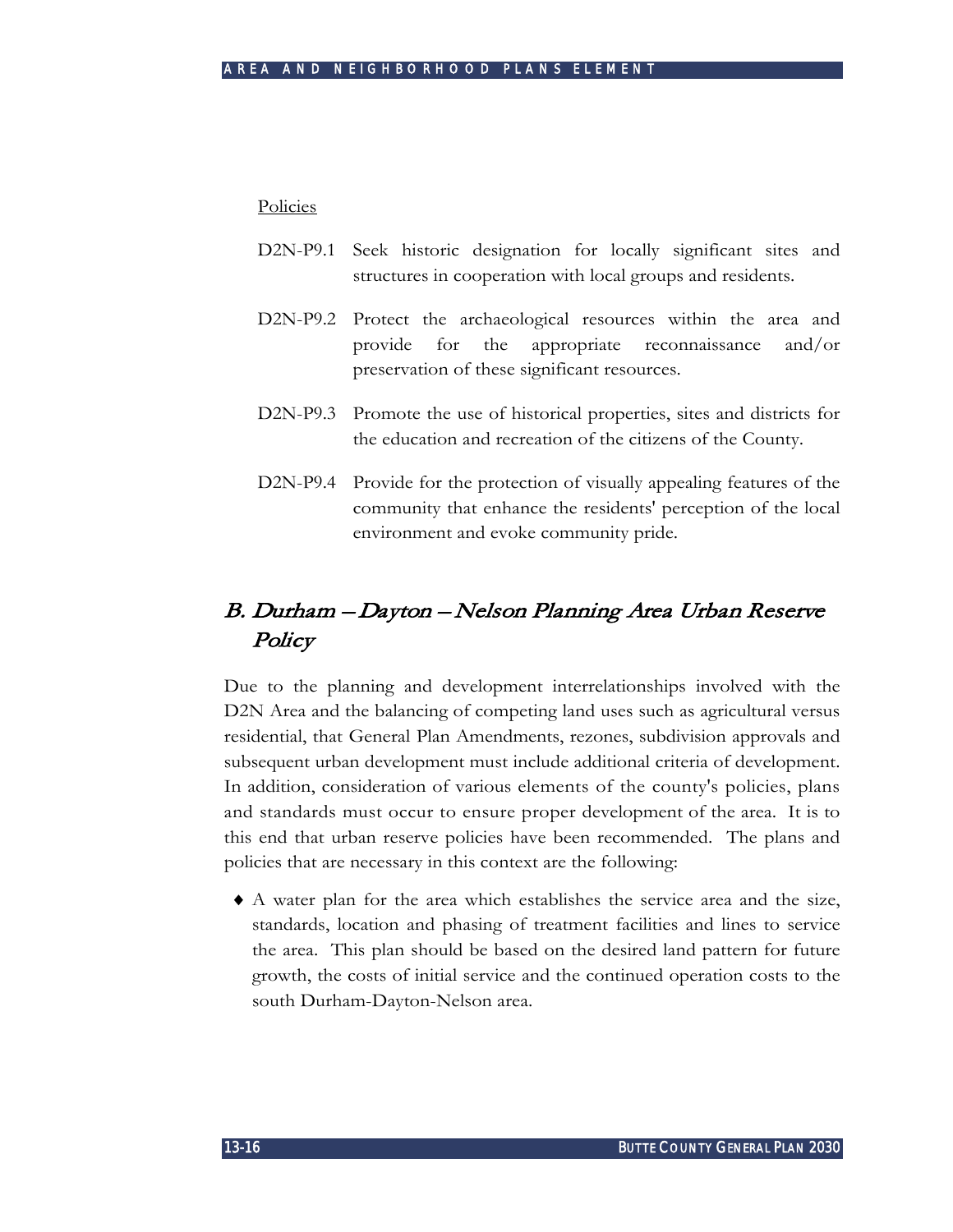- ♦ A park and open space plan that identifies locations and standards for park and recreation areas to serve future growth, and natural open space areas that are to be preserved.
- ♦ An environmental plan that identifies critical areas that should be protected from development if applicable.
- ♦ A street and transportation plan that indicates the location, capacity and nature of the system and off-site transportation impacts.
- ♦ Health department standards for control of septic systems and water wells. Areas where wells and septic systems are not permissible should be identified.
- ♦ A fiscal plan that identifies the proportion of costs of public facilities and services that is to be reimbursed from new subdivisions.
- ♦ A capital improvements plan/program that indicates where and when physical improvements are to be made.
- ♦ The size of these improvements, and how they will be financed.

All of the above items are elements of the planning process which should be required by the county of any given General Plan Amendment, rezone, or subdivision proposal in the D2N area to create a coherent community development. Such a requirement would prevent the marginal developments from occurring which cause conflicts between the residential and agricultural land uses of the area. Currently, many subdivisions in the D2N area occur at the 1-plus-acre size to circumvent the county subdivision ordinance which requires paved roads, curbs, gutters and sidewalks for developments of less than 1 acre. Setting higher standards for development would also prevent premature developments from taking place and preserving the ag-lands until such time the market place can support urban residential development property, Therefore, the following policies shall apply to the entire Planning Area.

## **1. D2N Urban Reserve Policy Statement**

♦ The County's land use policy, zoning and subdivision regulations shall be coordinated with the Urban Reserve policies and regulations; and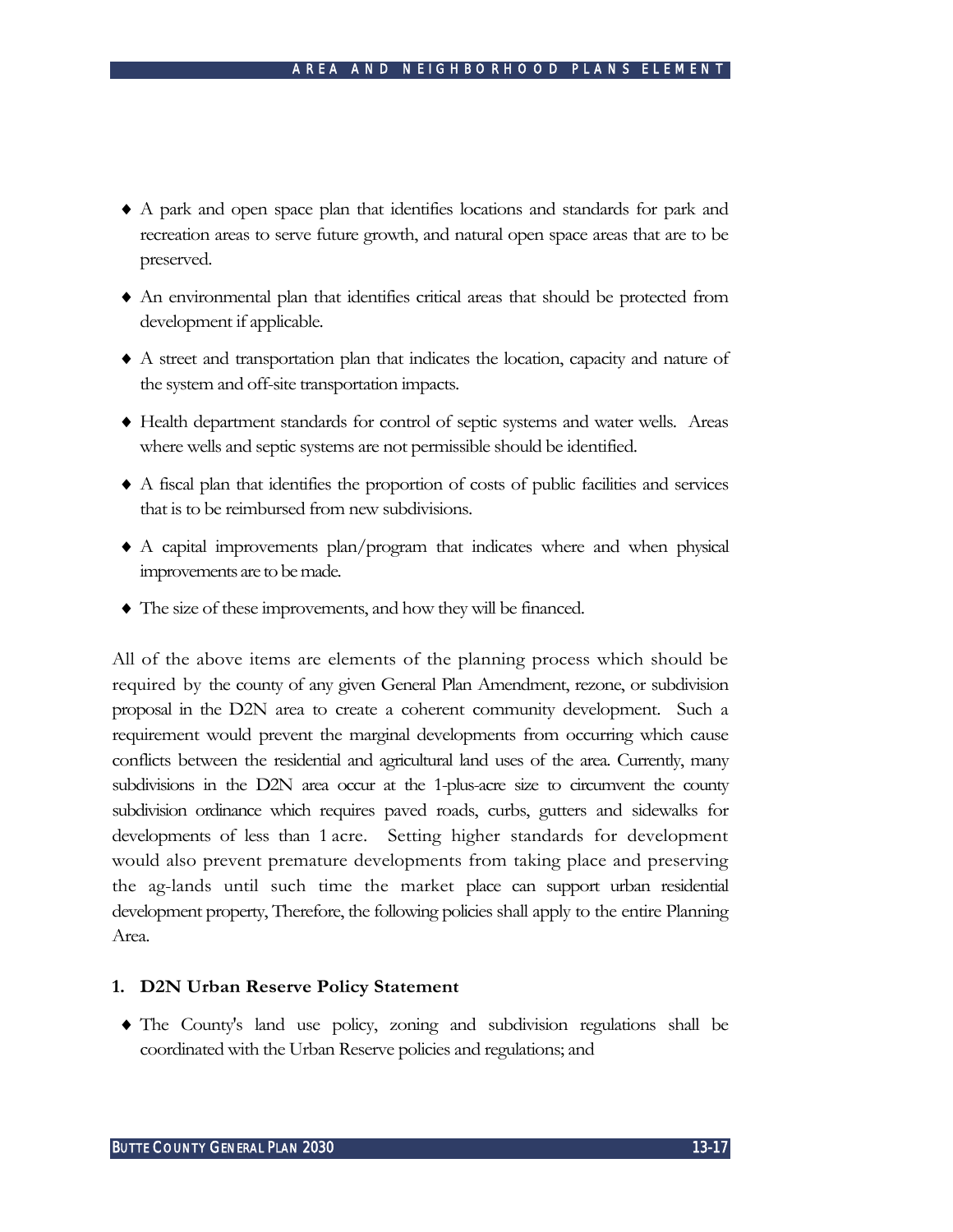- ♦ All property located in the planning area shall be managed as an "URBAN RESERVE," not permitting rural residential development and uses on parcels less than 3 acres until such time as they are needed for development and adequate services are available to serve this area; and
- ♦ Any proposal for a General Plan Amendment, rezoning or subdivision which would permit parcels of less than 3 acres to be created for residential use shall be coordinated with all public agencies which provide utility and public services for extension of water, sewer, circulation, drainage and shall be required to submit the following plans prior to or concurrently with the adoption:
	- A capital improvement plan/program that indicates where and when physical improvements are to be made, the size of these improvements, standards, phasing of treatment facilities and lines to service the area, and how they will be financed. This plan should be based on the desired land pattern for future growth, the costs of initial service, and the continued operation costs to the designated area.
	- A park and open space plan that identifies locations and standards for park and recreation areas to serve future growth, and natural open space areas that are to be preserved.
	- An environmental plan that identifies critical areas that should be protected from development if applicable.
	- A street and transportation plan that indicates the location, capacity and nature of the system and off-site transportation impacts.
	- Health department standards for control of septic systems, and water wells. Areas where wells and septic systems are not permissible should be identified.
	- A fiscal plan that identifies the proportion of costs of public facilities and services that is to be reimbursed from new subdivisions.
- ♦ Any parcel which is now less than 20 acres which was legally created, preexisting and non-conforming may be developed according to its zoning and the provisions of Butte County Code Section 24-35.